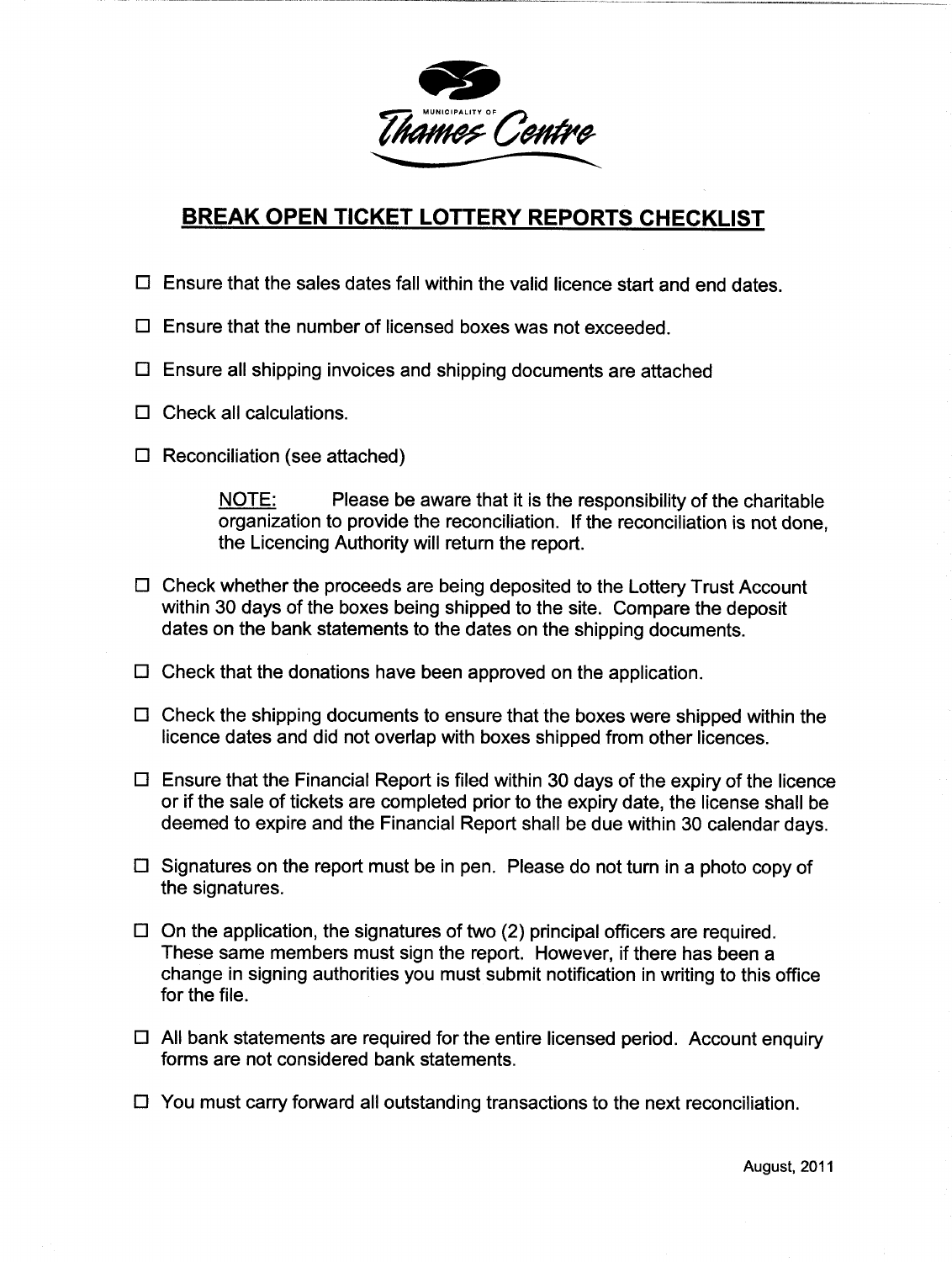## Partial Box Reconciliations

| Date:           | <b>Retailer:</b> |
|-----------------|------------------|
| <b>Charity:</b> | Licence #:       |

Total tickets in box (ie. 3360)

Unsold tickets (minus)

Sold Tickets

 $X$  selling price (ie. .50)

 $=$  total sales

Total Prizes (ie. \$1115)

| Less prizes redeemed:                           | $\frac{1}{2}$ x 1000 =                                                                                                                                                                                                                                                                                                                                                                                                                                                          |        |       |              |
|-------------------------------------------------|---------------------------------------------------------------------------------------------------------------------------------------------------------------------------------------------------------------------------------------------------------------------------------------------------------------------------------------------------------------------------------------------------------------------------------------------------------------------------------|--------|-------|--------------|
|                                                 | $x 500 =$                                                                                                                                                                                                                                                                                                                                                                                                                                                                       |        |       |              |
|                                                 | $\frac{\ }{2}$ x 300 =                                                                                                                                                                                                                                                                                                                                                                                                                                                          |        |       |              |
|                                                 | $x = 200 =$                                                                                                                                                                                                                                                                                                                                                                                                                                                                     |        |       |              |
|                                                 | $x = 150 =$                                                                                                                                                                                                                                                                                                                                                                                                                                                                     |        |       |              |
|                                                 | $\frac{1}{2}$ x 125 =                                                                                                                                                                                                                                                                                                                                                                                                                                                           |        |       |              |
|                                                 | $x = 100 =$                                                                                                                                                                                                                                                                                                                                                                                                                                                                     |        |       |              |
|                                                 | $\overline{\phantom{a}}$ $\overline{\phantom{a}}$ $\overline{\phantom{a}}$ $\overline{\phantom{a}}$ $\overline{\phantom{a}}$                                                                                                                                                                                                                                                                                                                                                    | $50 =$ |       |              |
|                                                 | $x \quad 25 =$                                                                                                                                                                                                                                                                                                                                                                                                                                                                  |        |       |              |
|                                                 | $\overline{\phantom{1}}$ $\overline{\phantom{1}}$ $\overline{\phantom{1}}$ $\overline{\phantom{1}}$ $\overline{\phantom{1}}$ $\overline{\phantom{1}}$ $\overline{\phantom{1}}$ $\overline{\phantom{1}}$ $\overline{\phantom{1}}$ $\overline{\phantom{1}}$ $\overline{\phantom{1}}$ $\overline{\phantom{1}}$ $\overline{\phantom{1}}$ $\overline{\phantom{1}}$ $\overline{\phantom{1}}$ $\overline{\phantom{1}}$ $\overline{\phantom{1}}$ $\overline{\phantom{1}}$ $\overline{\$ | $10 =$ |       |              |
|                                                 | $x = 5 =$                                                                                                                                                                                                                                                                                                                                                                                                                                                                       |        |       |              |
|                                                 | $\overline{\phantom{1}}$ $\overline{\phantom{1}}$ $\overline{\phantom{1}}$ $\overline{\phantom{1}}$ $\overline{\phantom{1}}$ $\overline{\phantom{1}}$ $\overline{\phantom{1}}$ $\overline{\phantom{1}}$ $\overline{\phantom{1}}$ $\overline{\phantom{1}}$ $\overline{\phantom{1}}$ $\overline{\phantom{1}}$ $\overline{\phantom{1}}$ $\overline{\phantom{1}}$ $\overline{\phantom{1}}$ $\overline{\phantom{1}}$ $\overline{\phantom{1}}$ $\overline{\phantom{1}}$ $\overline{\$ | $2 =$  |       |              |
|                                                 | $\overline{\phantom{a}}$ $\overline{\phantom{a}}$ $\overline{\phantom{a}}$ $\overline{\phantom{a}}$ $\overline{\phantom{a}}$                                                                                                                                                                                                                                                                                                                                                    |        | $1 =$ | <b>Total</b> |
|                                                 | $x = 1000 =$                                                                                                                                                                                                                                                                                                                                                                                                                                                                    |        |       | $\equiv$     |
|                                                 |                                                                                                                                                                                                                                                                                                                                                                                                                                                                                 |        |       |              |
| <b>Total Sales</b>                              |                                                                                                                                                                                                                                                                                                                                                                                                                                                                                 |        |       |              |
| <b>Total Prizes Redeemed:</b>                   |                                                                                                                                                                                                                                                                                                                                                                                                                                                                                 |        |       |              |
| = Gross Sales - prizes redeemed:                |                                                                                                                                                                                                                                                                                                                                                                                                                                                                                 |        |       |              |
| Less retail commission (6.5% - seller location) |                                                                                                                                                                                                                                                                                                                                                                                                                                                                                 |        |       |              |
| <b>Amount remitted to Charity</b>               |                                                                                                                                                                                                                                                                                                                                                                                                                                                                                 | ᆕ      |       |              |

Reason for partial box reconciliation

August, 2011